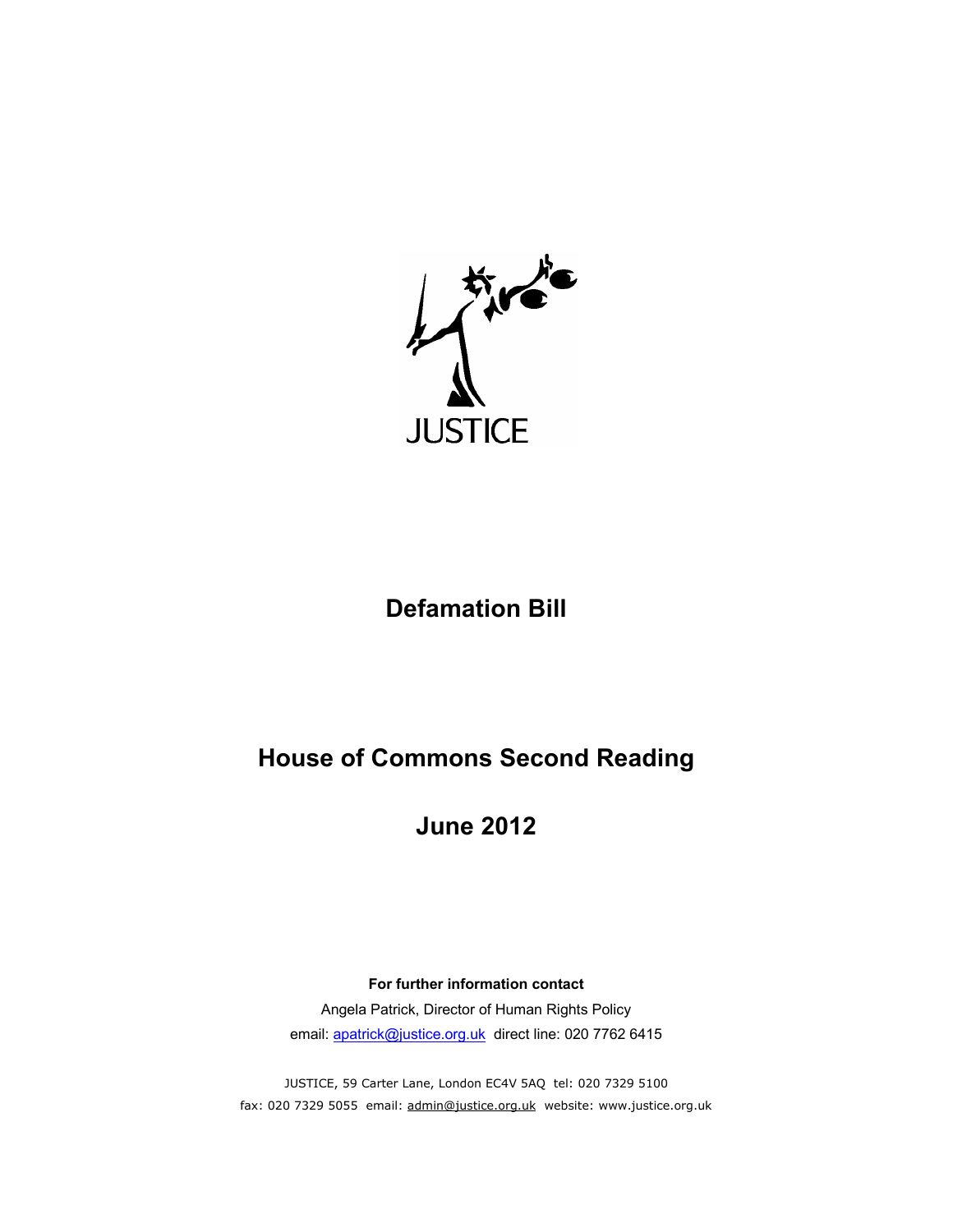#### **Introduction and summary**

- 1. Founded in 1957, JUSTICE is a UK-based human rights and law reform organisation. Its mission is to advance justice, human rights and the rule of law. It is the British section of the International Commission of Jurists.
- 2. JUSTICE has long pressed for changes to the English law of defamation. We previously welcomed the work of Lord Lester of Herne Hill QC on his Private Members Bill and of the Joint Committee on the draft Defamation Bill during 2011.**<sup>1</sup>**
- 3. We are therefore pleased to welcome the introduction of the Defamation Bill. Although we think there is some scope to go further in addressing the various problems that beset the current law, we welcome the Bill as an important step in rebalancing the law on defamation in favour of greater freedom of expression.

# **Problems with the current law**

 $\overline{a}$ 

4. For several decades, JUSTICE has argued for various changes to the law of defamation in order to better protect freedom of expression. In 1965, for instance, we published *The Law and the Press* which recommended, among other things, the introduction of:**<sup>2</sup>**

> a statutory defence of qualified privilege for newspapers in respect of the publication of matters of public interest where the publication is made in good faith without malice and is based upon evidence which might reasonably be believed to be true

In *Freedom of Expression and the* Law, the 1990 report of a JUSTICE committee chaired by Lord Deedes stated that freedom of expression was 'our bedrock'', something that should be restricted 'only when absolutely necessary for limited purposes'.**<sup>3</sup>** Although we noted that 'freedom of expression has long been recognised as an important value in this country', we also speculated that 'perhaps we have grown careless of its value', noting the increasing trend

**<sup>1</sup>** JUSTICE briefings on the Draft Defamation Bill, Lord Lester's private member's bill and our submissions to the Joint Committee on the Draft Defamation Bill are available at www.justice.org.uk.

**<sup>2</sup>** JUSTICE and the British Committee of the International Press Institute, *The Law and the Press* (1965), recommendation 6. This defence was available if the defendant had published a 'reasonable letter or statement by way of explanation or contradiction' at the claimant's request.

**<sup>3</sup>** JUSTICE, *Freedom of Expression and the Law,* p1 and para 1.5. See also para 1.9: '[t]he fundamental rule should be that the free expression of ideas and information is only to be restricted for the most pressing of reasons, and that restrictions must be only those that are necessary for those reasons. That general principle should be made specific by the revival of Blackstone's description that freedom of the press should be an absence of prior restraint' [emphasis added].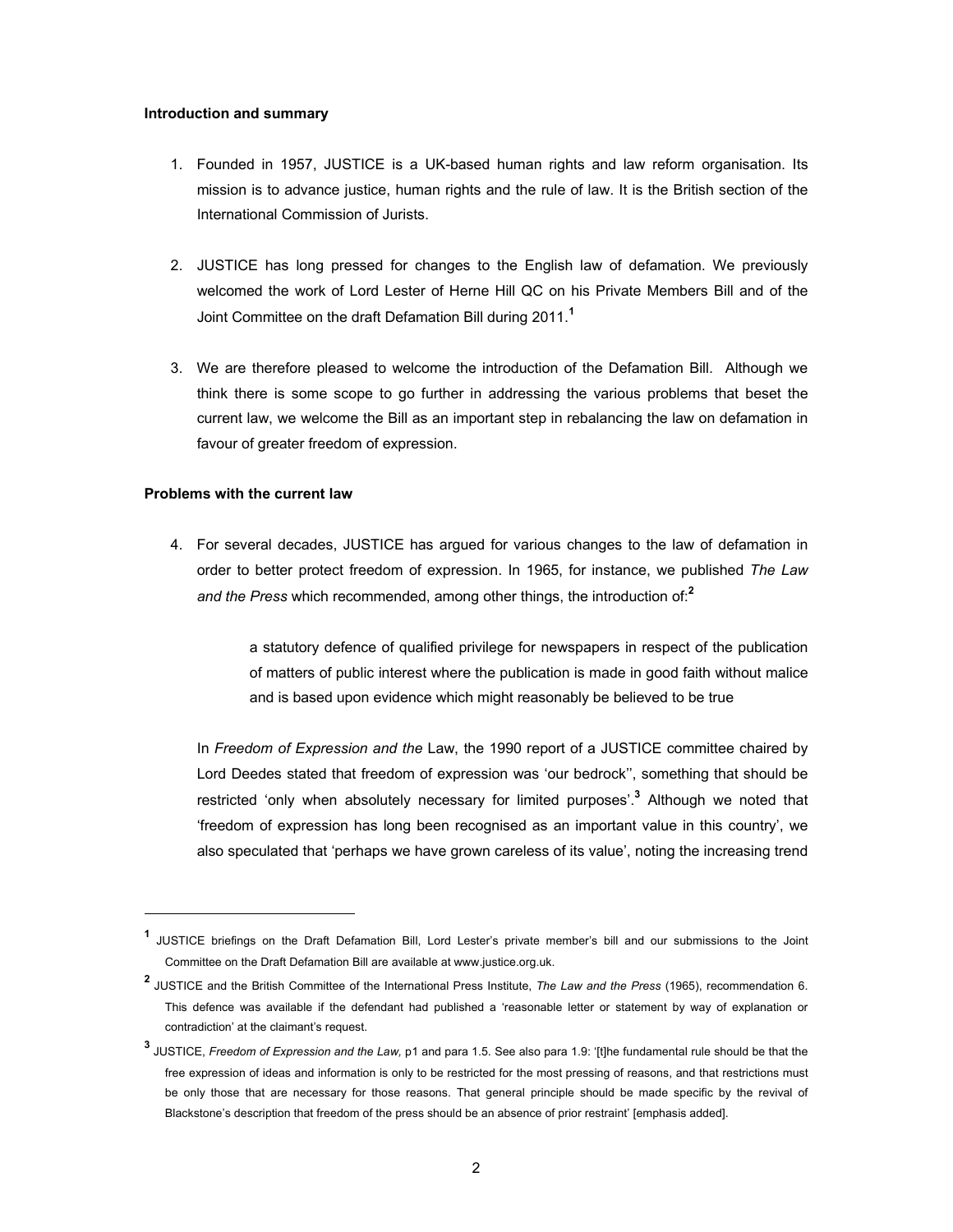towards restrictions upon print media and broadcasting.**<sup>4</sup>** We expressed concern that the government and the judiciary had 'grown progressively more careless about the principles which should govern all limitations on free expression'.**<sup>5</sup>** In particular, we described the law on defamation as 'one of the pressing issues of law and freedom of expression':**<sup>6</sup>**

The lottery of libel is out of control. At one extreme the absence of legal aid for libel means that the poor (and not-so-poor) can be libelled with impunity and have no means of remedy. At the other extreme, the level of libel damages (and settlements in anticipation of them) make libel trials a very expensive game …. *There must be a better way of protecting the right to reputation*.

- 5. While several things have changed in the twenty years since our 1990 report, including the availability of legal aid, many of the essential problems remain the same and even some new ones have emerged. Notwithstanding such developments as the judgment of the European Court of Human Rights in *Steel and Morris v United Kingdom<sup>7</sup>* (which held that the blanket denial of legal aid to defendants in libel claims was a breach of the right to a fair hearing under article 6 ECHR), the introduction of conditional fee agreements for libel claimants, and the judgments of the House of Lords in *Reynolds v Times Newspapers***<sup>8</sup>** and *Jameel v Wall Street Journal***<sup>9</sup>** (establishing a defence of qualified privilege concerning matters of public interest), the English law on defamation still poses a substantial interference with press freedom and with freedom of expression in general. Specifically:
	- The level of libel damages remains extraordinarily high. Despite various attempts at reform over the years,**10** we find it astonishing that it continues to be possible for a successful claimant to recover more for damage to reputation than, for example, the loss of a limb.**<sup>11</sup>**

l

**9** [2006] UKHL 44.

**<sup>11</sup>** According to two academic defenders of the existing law, 'the Court of Appeal now exercises considerable control over the level of damages, with the effective maximum now just over £200k. Moreover, the award of even half that amount is a rare occurrence' (Mullis and Scott, 'Something Rotten in the State of English Libel Law?', January 2010). In JUSTICE's view, however, the fact that libel awards only infrequently exceed £100,000 is hardly evidence of either proportionality or restraint.

**<sup>4</sup>** Ibid, para 1.8.

**<sup>5</sup>** Ibid, p1.

**<sup>6</sup>** Ibid, paras 2.16 and 2.17. Emphasis added.

**<sup>7</sup>** (2005) 41 EHRR 22.

**<sup>8</sup>** [1999] 3 All ER 961.

**<sup>10</sup>** Section 8(2) of the Courts and Legal Services Act 1990 enables the Court of Appeal to substitute for an 'excessive' award by a jury 'such sum as appears to the Court to be proper'. In *Tolstoy Miloslavsky v United Kingdom* (1995) 20 EHRR 442, the European Court of Human Rights held that the jury's award of £1.5 million in damages following a defamation claim was a disproportionate interference with the right to freedom of expression under article 10 ECHR.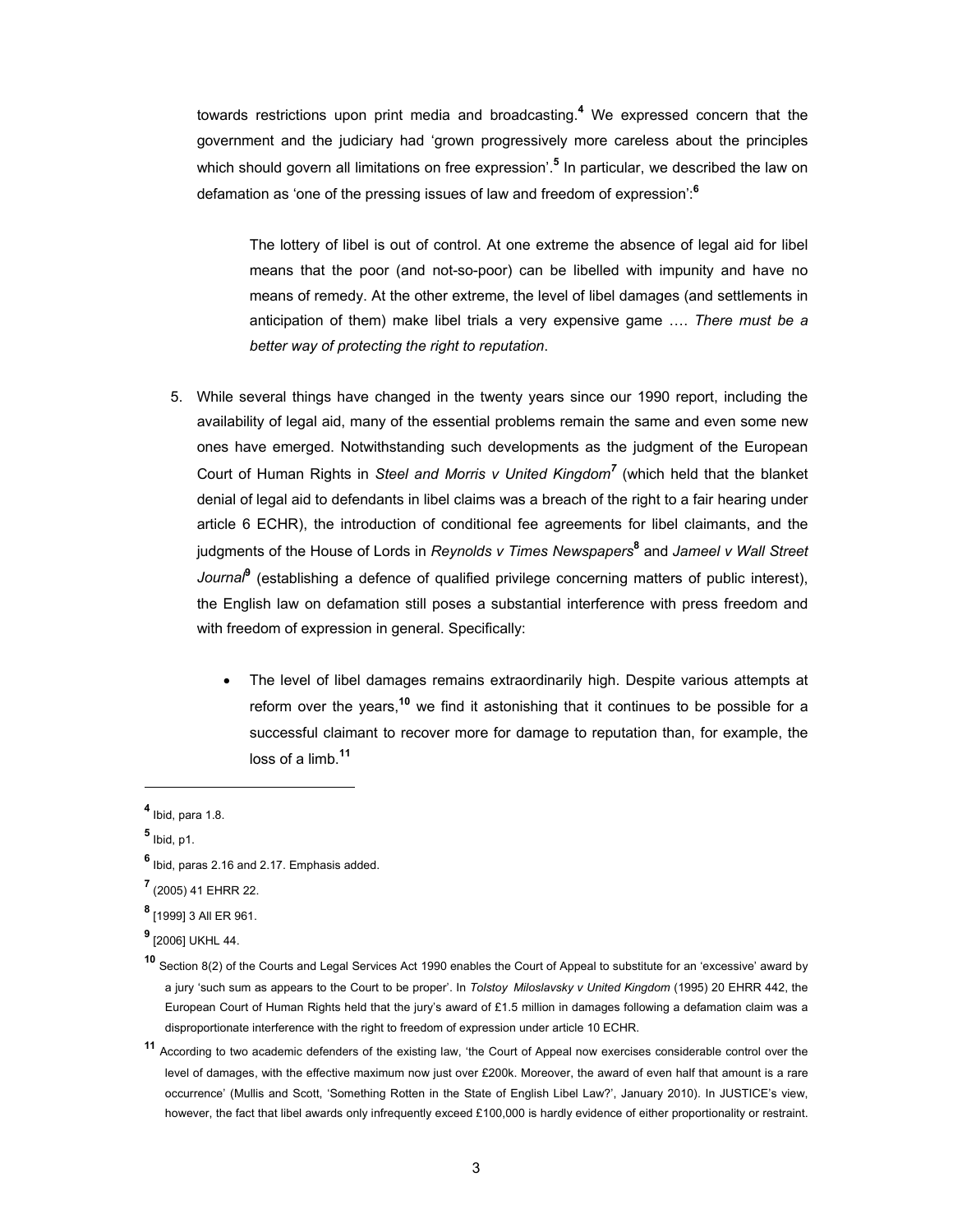- Costs in defamation cases have been excessive,**12** and out of all proportion to the general complexity of the law in this area: a 2008 study by the Programme in Comparative Media Law and Policy at the Oxford Centre for Socio-Legal Studies found that England and Wales was by far the most expensive European jurisdiction in which to conduct defamation proceedings.**13** This has been exacerbated by the introduction of conditional fee agreements (CFAs) in defamation cases. Originally intended to address the lack of legal aid for poorer claimants (one of the points we highlighted in our 1990 report), we have seen little evidence to suggest that CFAs increased access to justice in this area. On the contrary, it seems to us that claimants in defamation cases are by-and-large those same private individuals and organisations who would have been able to afford to bring a defamation claim in any event. However, while the impact of significant changes to the system of funding for civil litigation and the system of CFAs made in the Legal Aid, Sentencing and Punishment of Offenders Act is likely to be significant, the ultimate impact of these reforms remain to be seen.
- The reversal of the ordinary burden of proof, which obliges defendants to prove that their statements were *not* defamatory, combined with the high cost of defending libel claims and the threat of substantial damages, gives rise to enormous pressure upon defendants to settle out of court rather than risk an adverse finding. More generally, it gives rise to a potential chilling effect on all those who would publish or express critical views that may be taken by others to be defamatory.
- Notwithstanding the establishment of the *Reynolds* defence of qualified privilege for so-called 'responsible journalism', and its further clarification by the House of Lords in *Jameel v Wall Street Journal*, we remain concerned that the scope of this defence

- **<sup>12</sup>** See e.g. most recently the judgment of the Court of Appeal in *Fiddes v Channel Four Television* [2010] EWCA Civ 730, endorsing Tugendhat J's account of the 'vast costs in this case' as a 'fair description on our understanding of the figures' (para 13). At first instance, Tugendhat J accepted in principle that 'the level of costs in libel proceedings could in some cases have a possible chilling effect on freedom of speech' (para 40). The Court of Appeal, including the Master of the Rolls, unanimously held that this was a 'perfectly proper' factor for the judge to have taken into account when deciding whether to hold the trial with a jury (para 42).
- **<sup>13</sup>** Programme in Comparative Media Law and Policy at the Oxford Centre for Socio-Legal Studies, *A Comparative Study of Costs in Defamation Proceedings across Europe* (December 2008, p187. See also Ministry of Justice, *Report of the Libel Working Group* (March 2010), referring to the 'widespread perception that the costs of [defamation] proceedings are prohibitive' (para 89).

We note, for instance, that the average award for the loss of a leg is approximately £70,000 (see Judicial Studies Board, Guidelines for the Assessment of General Damages in Personal Injury Cases, 9th ed (Oxford University Press). In the circumstances, we do not think the proposal of English PEN and Index of Censorship to impose a cap of damages of £10,000 to be an unreasonable one (see *Free Speech Is Not For Sale: The impact of English libel law on freedom of expression*, 2009 at p8).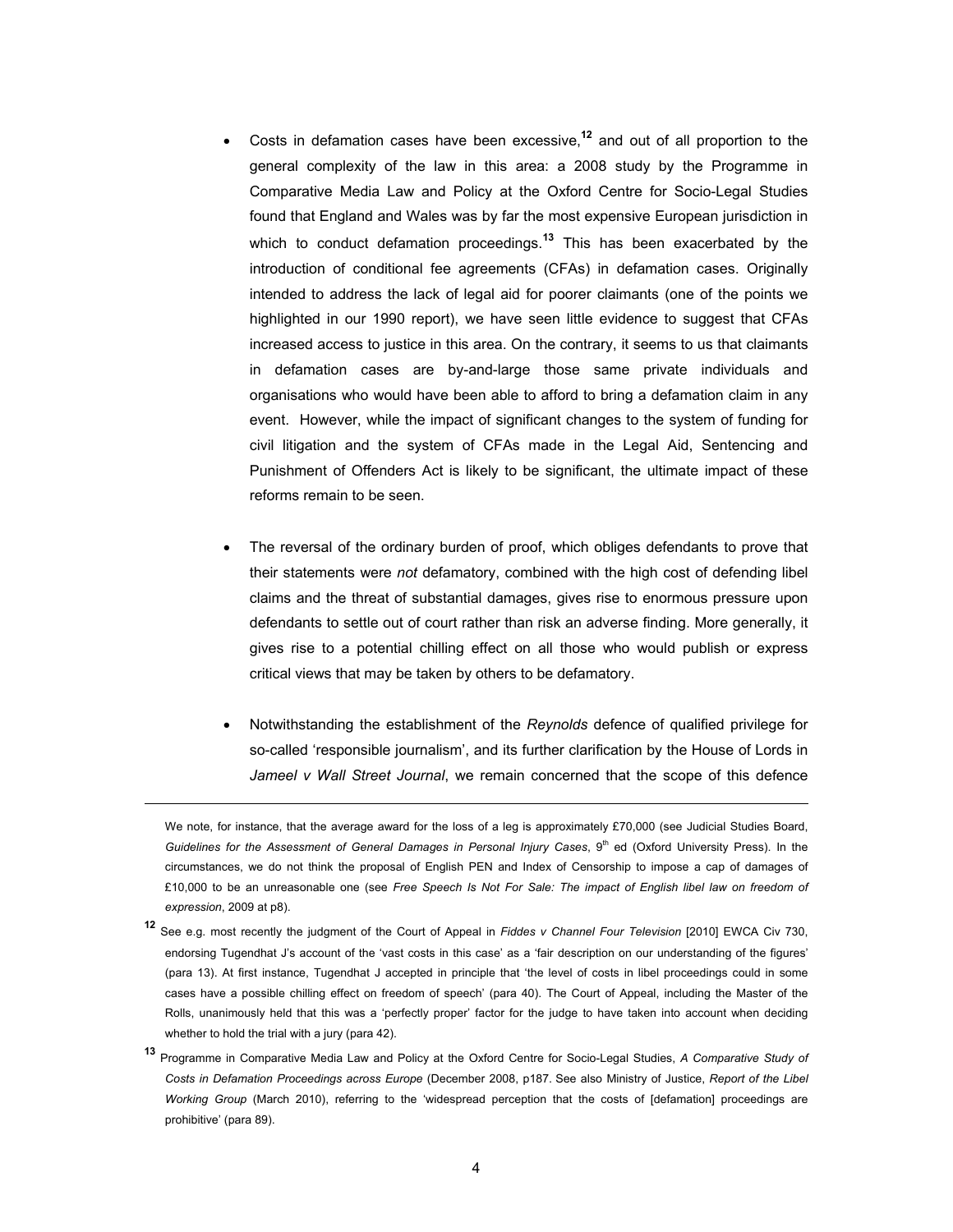may be too narrow, and that the lower courts may continue to apply it in a conservative manner.

- Despite the skepticism of some legal figures,**14** we have no doubt that forum-shopping and 'libel tourism' – whereby foreign claimants seek to establish a UK readership or audience, however small, in order to bring a defamation claim within the jurisdiction of English courts – is a serious problem, particularly for NGOs and investigative journalists reporting on matters of public interest outside the UK. It is shameful that the threat of a libel action in English courts should be used to stifle freedom of expression abroad. Nor is England's reputation as a 'mecca for aggrieved people from around the world who want to sue for libel' anything to be proud of.**15** One factor contributing to the growth of libel tourism has been the rule in the Duke of Brunswick's case from 1849,**16** which – in the age of the internet and online archives – has greatly multiplied the opportunities for foreign claimants to find instances of 'publication' here in the UK. In December 2009, we argued for the rule to be abolished on the basis that it undermined legal certainty and was impractical given the nature of modern media.**<sup>17</sup>**
- 6. In light of these problems, JUSTICE is pleased to support the Defamation Bill. While we think there is certainly scope to go further, we welcome the Bill as an important step towards rebalancing the law on defamation in favour of greater freedom of expression.

# **Clause 1: Serious Harm**

l

7. We agree with the definition of defamation provided by the Bill. It is well-understood that the reverse burden of proof in defamation cases, together with the threat of substantial damages

**<sup>14</sup>** See e.g. the comments of Lord Hoffmann, 'Libel Tourism', February 2010, at para 28 '[T]he complaints about libel tourism come entirely from the Americans and are based upon a belief that the whole world should share their view about how to strike the balance between freedom of expression and the defence of reputation …. If the *Ehrenfeld* case or the *Don King* case is the best that the campaigners for a change in our law can do, their case seems to me far from overwhelming'. But see contra, the speech of Lord Steyn, 'Defamation and Privacy: Momentum for substantive and procedural change?', 3<sup>rd</sup> annual Boydell Lecture, 26 May 2010 at p4: 'Some libel specialists question that libel tourism is a significant problem. *In my respectful view the concerns of the Lord Chief Justice are well-founded.* A combination of the multiple publication rule, and the even a small number of internet readers of the United Kingdom, has created the risk of a cause of action here, and opened the door to libel tourism' [emphasis added].

**<sup>15</sup>** 'Britain, Long a Libel Mecca, Reviews Laws' by Sarah Lyall, *New York Times*, 10 December 2009: 'England has long been a mecca for aggrieved people from around the world who want to sue for libel. Russian oligarchs, Saudi businessmen, multinational corporations, American celebrities — all have made their way to London's courts, where jurisdiction is easy to obtain and libel laws are heavily weighted in favor of complainants'.

**<sup>16</sup>** *Duke of Brunswick v Harmer* (1849) 14 QB 185.

**<sup>17</sup>** JUSTICE response to *Defamation and the Internet: The multiple publication rule:* consultation paper CP 20/09 (December 2009).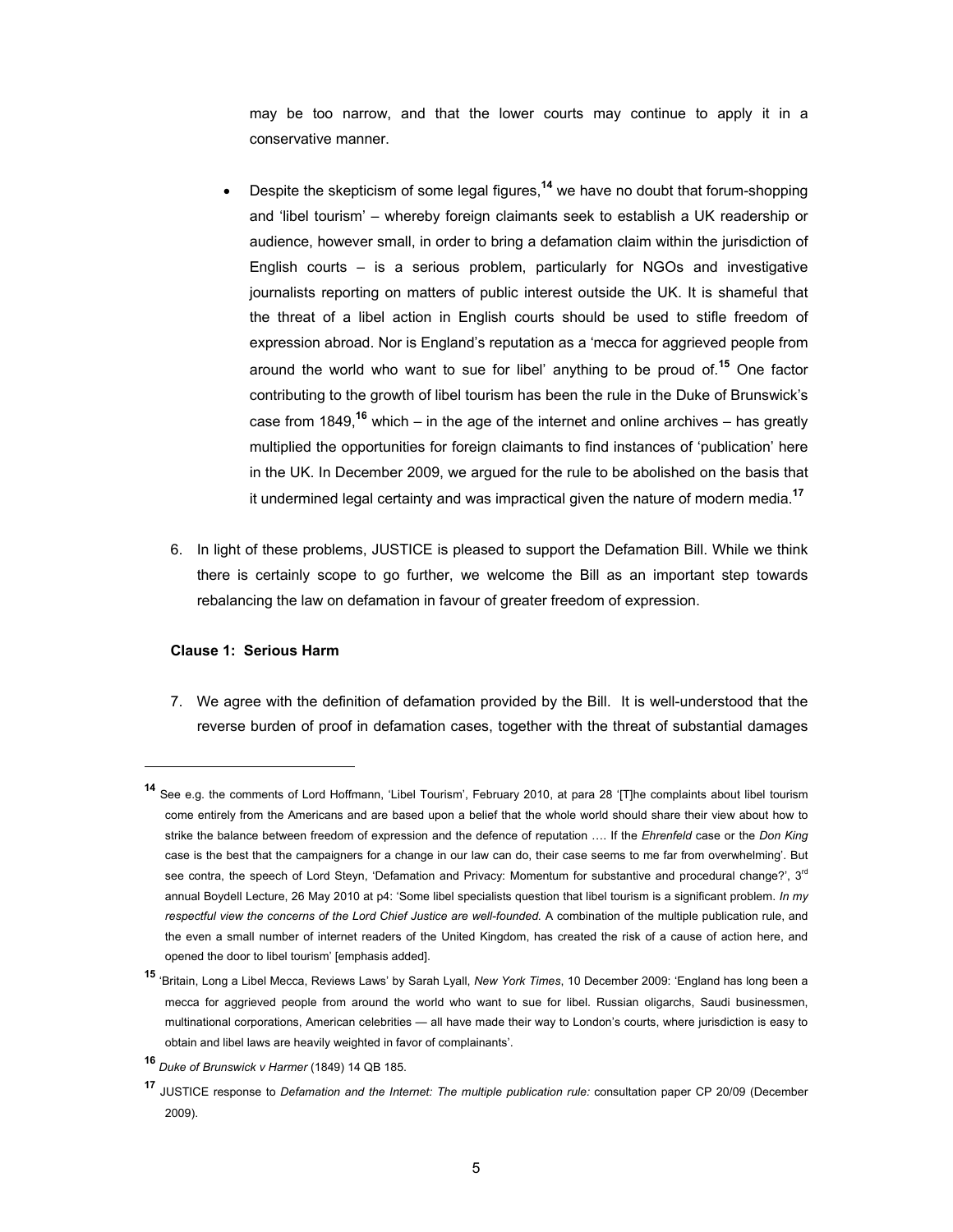and costs, produces tremendous pressure on defendants to settle an otherwise meritorious case for fear of an adverse ruling. As Lord Steyn, a former law lord and former chair of JUSTICE, noted recently:**<sup>18</sup>**

It is (I believe) a fact that very often that British newspapers, when sued in libel, give up and settle when one would not expect them to do so. The reasons for this state of affairs are to be found in centuries old strict liability in defamation law. Libel law is tilted against the media.

- 8. We have no doubt that this state of affairs constitutes an undue interference with freedom of expression in the UK. Consequently, we believe a requirement on claimants to show that publication of a statement has or is likely to cause serious harm is a sensible and proportionate way of limiting the number of libel claims that may be brought for weak or even frivolous reasons.**<sup>19</sup>**
- 9. There has been a significant debate as to whether that the phrase 'substantial harm' originally adopted in the draft Bill adequately removed the scope of trivial and unfounded actions succeeding, and some suggested 'significant harm' as an alternative. To our mind, we cannot see a sensible distinction in the circumstances between 'serious', 'substantial' or 'significant', nor do we think anything would be gained by adjoining any combination of the two terms (i.e. 'significant and substantial'), as recommended by the Joint Committee on the Draft Defamation Bill.**20** On the contrary, we think would be likely to only lead to further confusion. While we understand the concern behind those proposals, we are satisfied that the threshold of a 'serious harm' test is sufficient.
- 10. We also note that clause 11 of Lord Lester's Private Members Bill required companies to show 'substantial financial loss'. We prefer the view that companies should not be able to sue in defamation at all for reasons set out at greater length below. Nonetheless, if companies are to be permitted to bring actions for defamation, we agree that the threshold proposed by Lord Lester is the correct one. We welcome the Government's conclusion that if it introduced a new 'serious harm' test for bringing defamation proceedings, "a corporation would in practice be

**<sup>18</sup>** See n14 above, p 3.

**<sup>19</sup>** See e.g. *Khader v Aziz and others* [2010] EWCA Civ 716 at para 32 per May P: 'The appellant's claim on the first publication is at best fraught with difficulties. But even if it were to succeed at trial, it would not be worth the candle. She would at best recover minimal damages at huge expense to the parties and of court time. This would be so, even if she and those representing her were to adopt for the future a hitherto elusive economical approach to the amount of paper and time which the case might need. As things are, the parties' expenditure must vastly exceed the minimal amount of damages which the appellant might recover even if she were to succeed in overcoming all the obstacles in the path of such success. The judge was correct to conclude that this claim is disproportionate and that it should be struck out as an abuse'.

**<sup>20</sup>** Joint Committee on the Draft Defamation Bill, *Draft Defamation Bill*, 19 October 2011, HC 930-I, HL Paper 203, 2010-12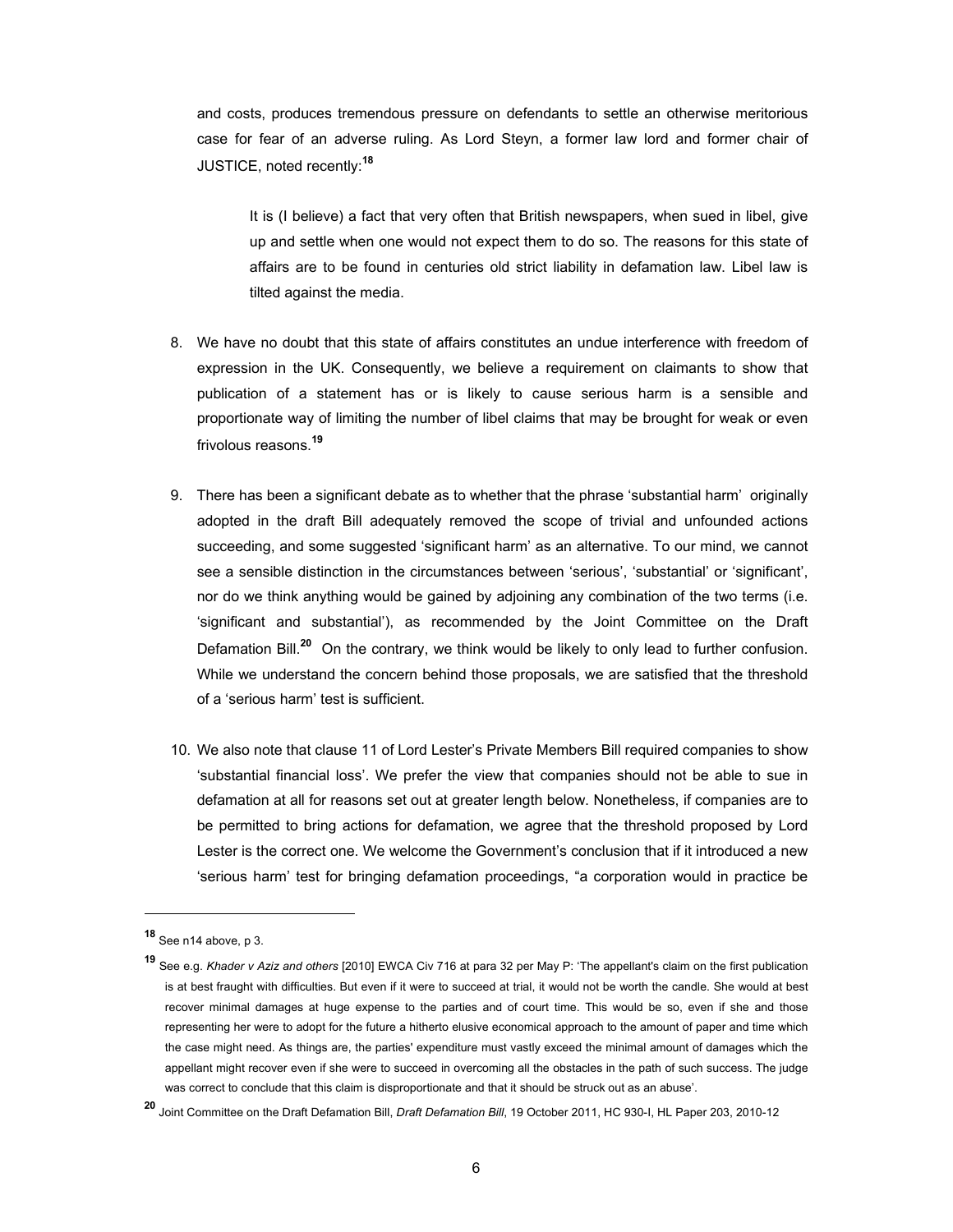likely to have to demonstrate actual or likely financial loss" in order to bring proceedings.**<sup>21</sup>** We welcome this intention, but question whether this extended definition of serious harm in claims by non-natural persons should be expressly stated on the face of the Bill, as originally suggested by Lord Lester.

#### **Clause 2: Truth**

- 11. We believe that replacing the existing common law defence with a statutory defence provides a good opportunity to improve the law on this issue. Although we would favour reversing the burden of proof in the case of both individuals and companies, we recognise that this is unlikely to be accepted by Parliament at this time.
- 12. More specifically, we welcome the provision in subclauses 2(2) and (3) making clear that the defence of truth does not fail where there is more than one distinct imputation and, having regard to an imputations which has been shown to be substantially true, those which are not shown to be substantially true do not materially injure the claimant's reputation. However, we believe the Bill should go further and incorporate a defence as outlined in clause 5(3) of Lord Lester's Private Members Bill, i.e. that the defence of truth also does not fail in circumstances where a particular meaning alleged by the claimant has not been shown to be substantially true, but there is no material injury to the claimant's reputation having regard to the truth of what the defendant *has* shown to be substantially true.

#### **Clause 3: Honest Opinion**

13. We agree that the existing defence should be renamed and the scope of the defence broadened. On the first point, as the Court of Appeal noted in *British Chiropractic Association v Singh,* the term 'fair comment' is misleading:**<sup>22</sup>**

> In an area of law concerned with sometimes conflicting issues of great sensitivity involving both the protection of good reputation and the maintenance of the principles of free expression, it is somewhat alarming to read in the standard textbook on the Law of Libel and Slander (Gatley,  $11<sup>th</sup>$  edition) in relation to the defence of fair comment, which is said to be a 'bulwark of free speech', that '…the law here is dogged by misleading terminology… 'Comment' or 'honest comment' or 'honest opinion' would be a better name, but the traditional terminology is so well established in England that it is adhered to here'.

**<sup>21</sup>** Ministry of Justice*, The Government's Response to the Report of the Joint Committee on the Draft Defamation Bill*, (Cm 8295) February 2012, paras 91-92

**<sup>22</sup>** [2010] EWCA Civ 350, paras 35-36. Emphasis added.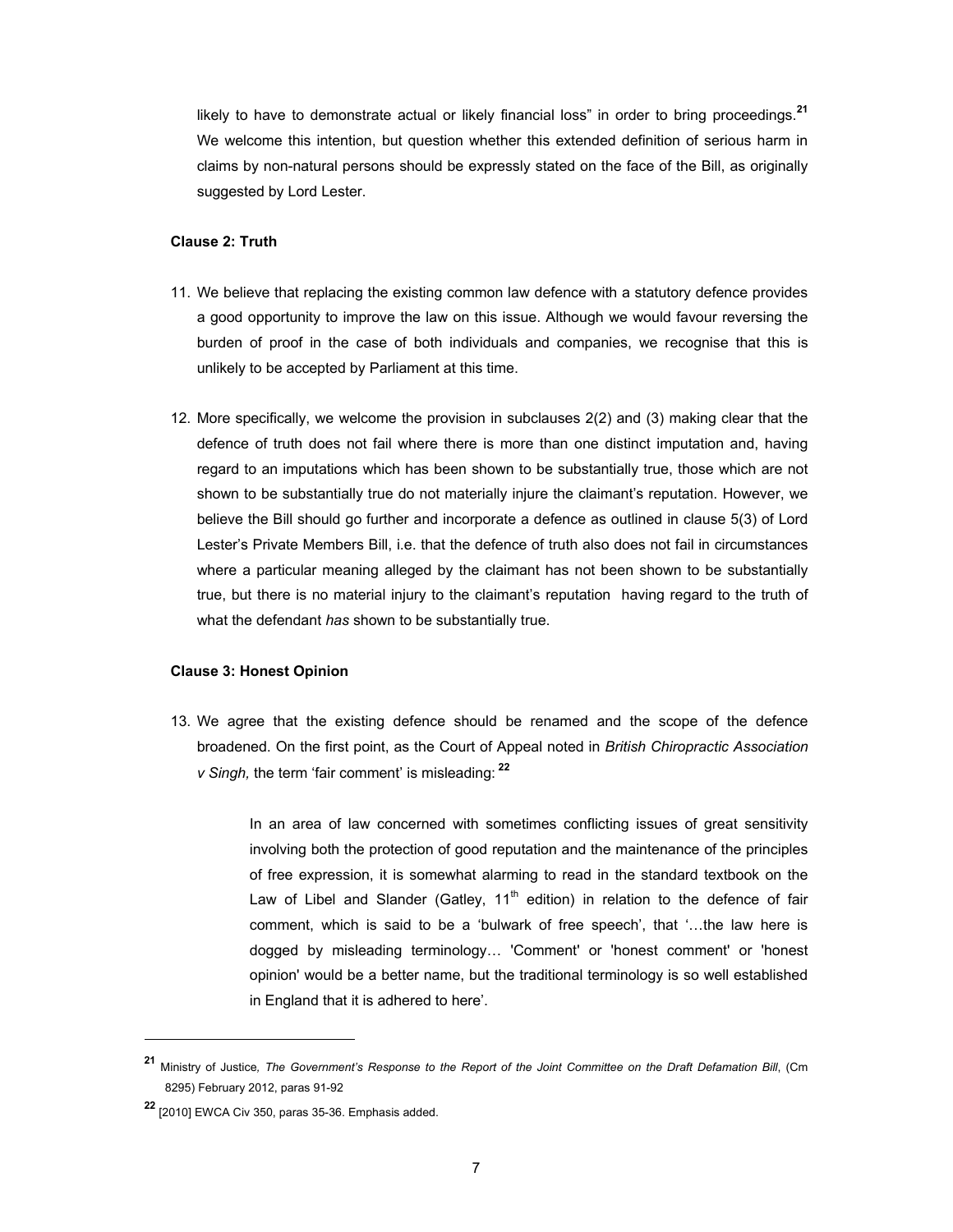We question why this should be so. The law of defamation surely requires that language should not be used which obscures the true import of a defence to an action for damages. Recent legislation in a number of common law jurisdictions - New Zealand, Australia, and the Republic of Ireland - now describes the defence of fair comment as 'honest opinion'. It is not open to us to alter or add to or indeed for that matter reduce the essential elements of this defence, *but to describe the defence for what it is would lend greater emphasis to its importance as an essential ingredient of the right to free expression.* Fair comment may have come to 'decay with … imprecision'. 'Honest opinion' better reflects the realities.

Although the proposed defence is based on the common law defence, we welcome this codification on the grounds that it is likely to promote greater certainty. To some extent, as the Court of Appeal's judgment in *Singh* shows, the fault of the existing law lies not so much in the legal principles themselves but in how they have been applied by the courts. In Singh's case, the judge at first instance had concluded that the defendant's expression of opinion (that various treatments offered by members of the Chiropractic Association were bogus) was to be treated as a factual claim (i.e. members of the Association offered the treatments knowing that they were bogus). Accordingly, although the defendant had only alleged foolishness, he was required to prove deceit. As the Court of Appeal held, the court below was mistaken:**<sup>23</sup>**

the material words, however one represents or paraphrases their meaning, are in our judgment expressions of opinion. The opinion may be mistaken, but to allow the party which has been denounced on the basis of it to compel its author to prove in court what he has asserted by way of argument is to invite the court to become an Orwellian ministry of truth. Milton, recalling in the *Areopagitica* his visit to Italy in 1638- 9, wrote:

'I have sat among their learned men, for that honour I had, and been counted happy to be born in such a place of philosophic freedom, as they supposed England was, while themselves did nothing but bemoan the servile condition into which learning among them was brought; …. that nothing had been there written now these many years but flattery and fustian. There it was that I found and visited the famous Galileo, grown old a prisoner of the Inquisition, for thinking in astronomy otherwise than the Franciscan and Dominican licensers thought.'

That is a pass to which we ought not to come again.

l

**<sup>23</sup>** Ibid, para 23.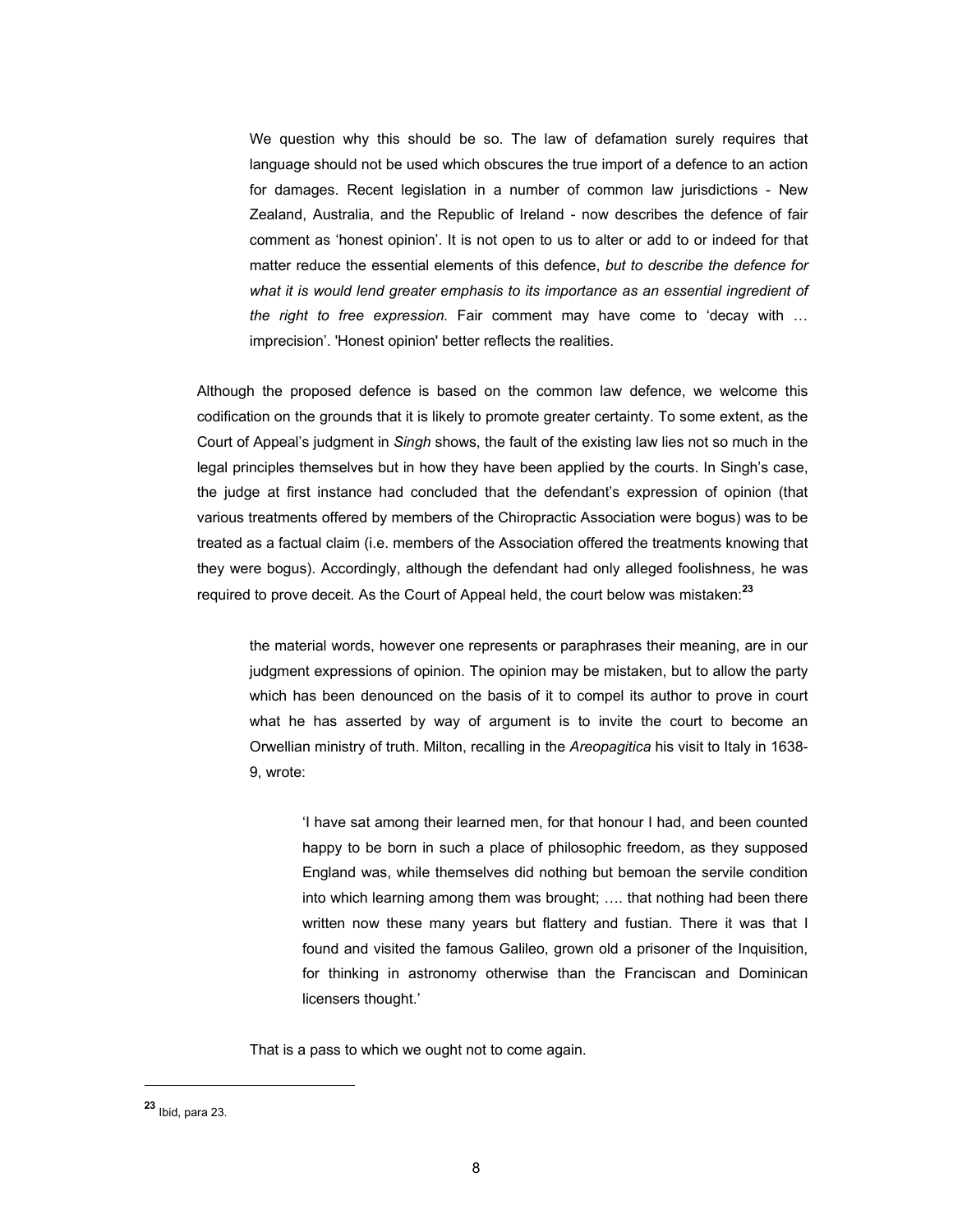Although the courts ultimately arrived at the correct result, we note that the defendant was put to costs of approximately £200,000 in defending the claim.**24** The *Singh* case is as good an illustration as any of the propensity of many libel claimants to use the English law of defamation as a means to silence unwelcome comment. In the circumstances, while we welcome the codification set out in clause 3, we believe that there is a principled case for going further and establishing a broader defence of honest opinion, to make clear to the courts that robust expressions of opinion should not readily be construed as factual claims. As between the term 'honest opinion' or 'honest comment' (as suggested by Lords Phillips and Lord Nicholls), we have no strong view and believe either would be satisfactory.

14. As far as broadening the defence is concerned, we welcome the decision to remove the that requirement in the draft Bill that the opinion in question should be in the public interest. We can see no good reason why the freedom to express one's opinions, honestly held, should be constrained by a requirement to demonstrate that the opinion relates to a matter of public interest. We note that Lord Phillips in *Spiller v Joseph* also doubted the need for this requirement*.* **<sup>25</sup>** If, as the Ministry of Justice has suggested, the issue is rarely raised in any event, this seems only to strengthen the case for removing it entirely. In our view, any outstanding article 8 concerns are properly the subject of the law governing privacy, not defamation.

### **Clause 4: Responsible publication and the public interest**

15. We believe that a statutory defence of responsible publication would represent an improvement over the existing common law defence. Indeed, having first called for the establishment of such a defence more than forty five years ago, JUSTICE finds it deeply unfortunate that it should have taken so long to be recognised by the courts. We share the view expressed by Lord Steyn, previously chair of JUSTICE, in May 2011:**<sup>26</sup>**

> Optimism about the practical utility of *Reynolds* privilege unfortunately proved misplaced. The great majority of *Reynolds* defences failed at first instance. The decision in *Reynolds* was criticised by the New Zealand Court of Appeal in *Lange v Atkinson and Australian Consolidated NZ Limited* [2003] 4 LRC 596, a case involving again a suit in defamation by a public figure. It held that the *Reynolds* decision altered the law of qualified privilege in a way which added to the uncertainty and chilling effect of the existing law of defamation …. As a matter of precedent, *Jameel* did not amount

**<sup>24</sup>** See e.g. The Times, 'Science writer Simon Singh wins bitter libel battle', 16 April 2010.

**<sup>25</sup>** [2010] UKSC 53 at para 113.

**<sup>26</sup>** Lord Steyn, 3rd annual Boydell lecture, n14 above, pp5-8.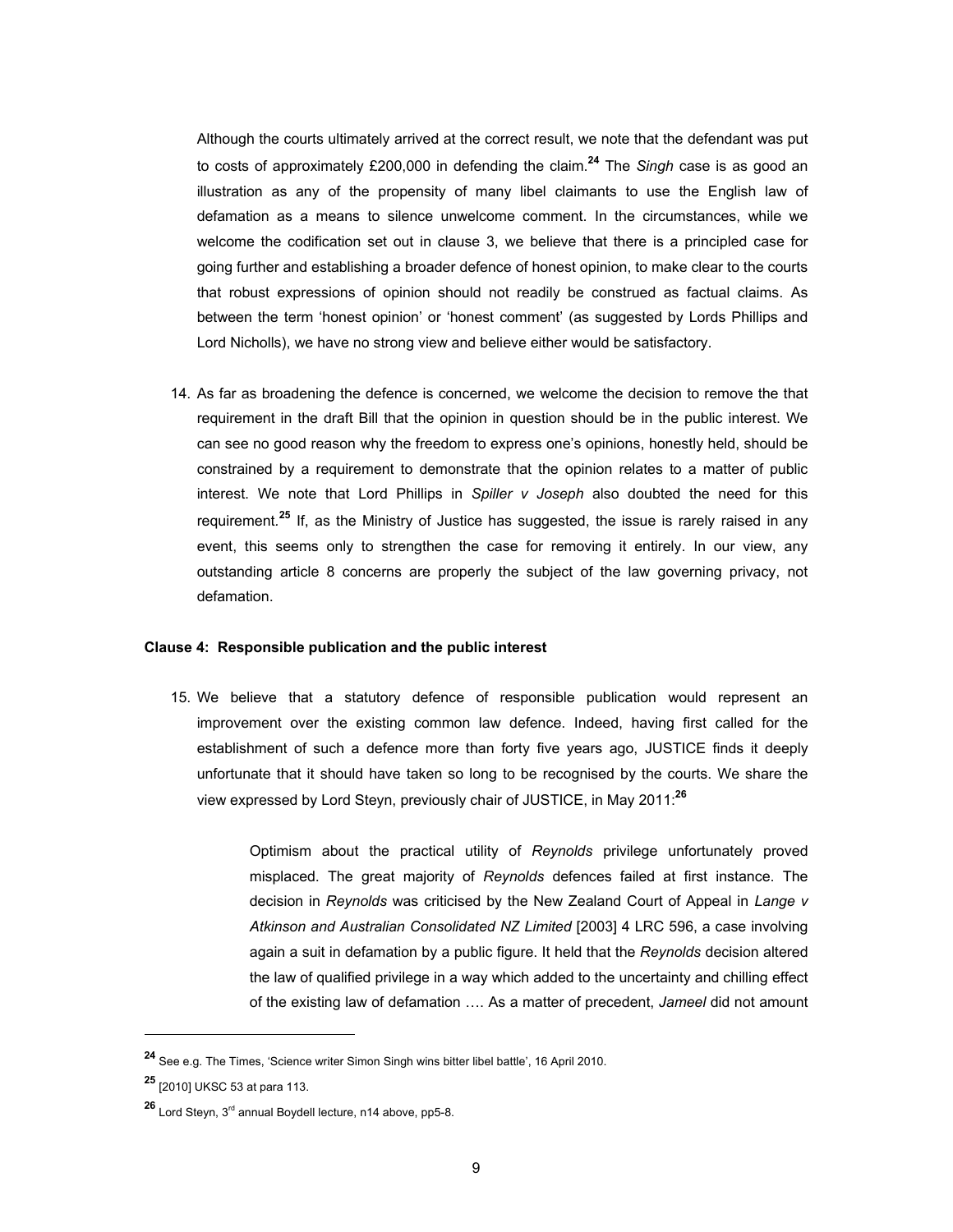to the much-needed critical re-examination of Reynolds. Unfortunately as matters stand, the Reynolds privilege will continue to complicate the task of journalists and editors who wish to explore matters of public interest and it will continue to erode freedom of expression.

- 16. It is, of course, inevitable with any new legislation that there will be some additional litigation to in order to settle the meaning of particular provisions. However, we do not regard this as a serious objection to the desirability of putting an improved public interest test in statutory form. In our view, the importance of rebalancing the substantive law outweighs the problem of increased litigation in the short- or medium-term.
- 17. However, we are concerned that the test as currently worded in clause 4 is too narrow. We therefore recommend the following changes:
	- (i) First, we welcome the clarification that the criteria in clause 4(2) should be regarded as merely illustrative rather than exhaustive. Not all of the criteria will be relevant in every case. As Lord Bingham said of the factors listed by Lord Nicholls in *Reynolds*: **27**

He [Lord Nicholls] intended these as pointers which might be more or less indicative, depending on the circumstances of a particular case, *and not, I feel sure, as a series of hurdles to be negotiated by a publisher before he could successfully rely on qualified privilege*.

(ii) It is crucial that the availability of the defence should not be limited to professional journalists. The importance of a free press lies in its contribution to the free and open exchange of information, ideas and opinions. In JUSTICE's view, this is not an activity that depends on being an accredited member of some particular profession, or having a contract of employment with a media organisation. Accordingly, we take the view expressed by Lord Hoffmann in *Jameel* that the defence of public interest should be 'available to anyone who publishes material of public interest in any medium',**28** whether they be a reporter for an international news channel, an NGO or an unpaid blogger. Given the increasing importance of the internet as a source for news and reportage, we think it would be impractical to limit the scope of the defence to paid journalists only. This also reinforces our earlier point about the concept of 'responsible journalism' being applied in as broad and as flexible a manner as possible. The resources available to undertake fact-

**<sup>27</sup>** *Jameel*, n9 above, para 33. See also Lord Hoffman at para 56: 'Lord Nicholl's well-known non-exhaustive list of ten matters … are not tests which the publication has to pass. In the hands of a judge hostile to the spirit of *Reynolds* they can become ten hurdles at any of which the defence can fail. That is how Eady J treated them'.

**<sup>28</sup>** Ibid, para 54.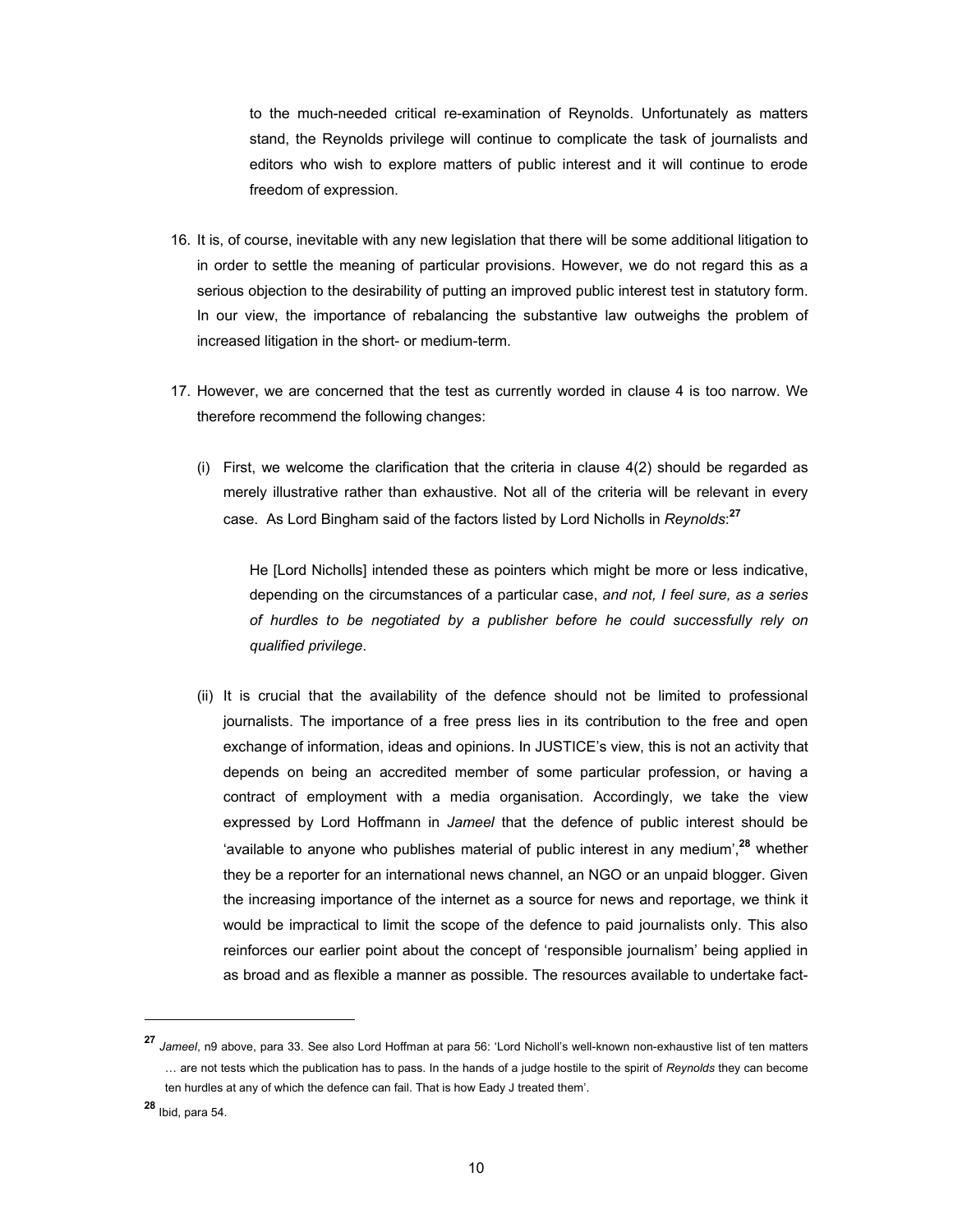checking and the like will obviously differ depending on whether the defendant is a major newspaper, for instance, or someone who blogs on the internet in their spare time. It would be unjust to require the latter to meet the standards that can reasonably be expected of the former. We welcome the recommendation of the Joint Committee on the Draft Bill that the criteria to be considered under clause 4 should be amended to include 'the resources available to the defendant'. The Government response explains the view that the power of the Court to consider the nature and context of the publication would allow the Court to consider the character of the publisher, including his resources.**29** While this explanation of the Government's view is welcome, in light of the potentially chilling effect which libel claims can have on small organisations or individual commentators, express clarification of the ability of the Court to take a differential approach to the assessment of responsibility would be welcome.

- (iii) Thirdly, although prior notification is given as a factor in ground (f) ('whether the defendant sought the claimants views on the statement before publishing it'), the public interest grounds *against* prior notification are not as clearly set out. Ground (h) now refers to the timing of the publication and removes the draft provision that limited this criteria to 'whether there was any reason to think it was in the public interest for the statement to be published urgently'. We welcome this amendment. The original appearred to presuppose that the only reason for non-notification might be urgency. An equally strong public interest ground for not providing prior notification would be the concern that a wellfinanced claimant might seek use article 8 grounds to bar publication, rather than bring an action in defamation. The importance of source protection is another strong public interest ground for non-notification that is not given weight among the criteria. A statutory public interest defence should not assume that non-notification amounts to irresponsible journalism. We are concerned that the inclusion of ground (f), together with any ambiguity about the relevance of the timing of any publication, should not inadvertently lead to this result.
- 18. Lastly, given the importance of the public interest defence, we believe that, where a defendant raises a defence of responsible publication, there should be a rebuttable presumption that the defendant has acted responsibly unless the claimant can demonstrate the contrary to the civil standard of proof. At the very least, it should be for the claimant to show that the subject matter of the statement was not in the public interest rather than for the defendant to show that it was.

**<sup>29</sup>** Ministry of Justice*, The Government's Response to the Report of the Joint Committee on the Draft Defamation Bill*, (Cm 8295) February 2012, paras 14-15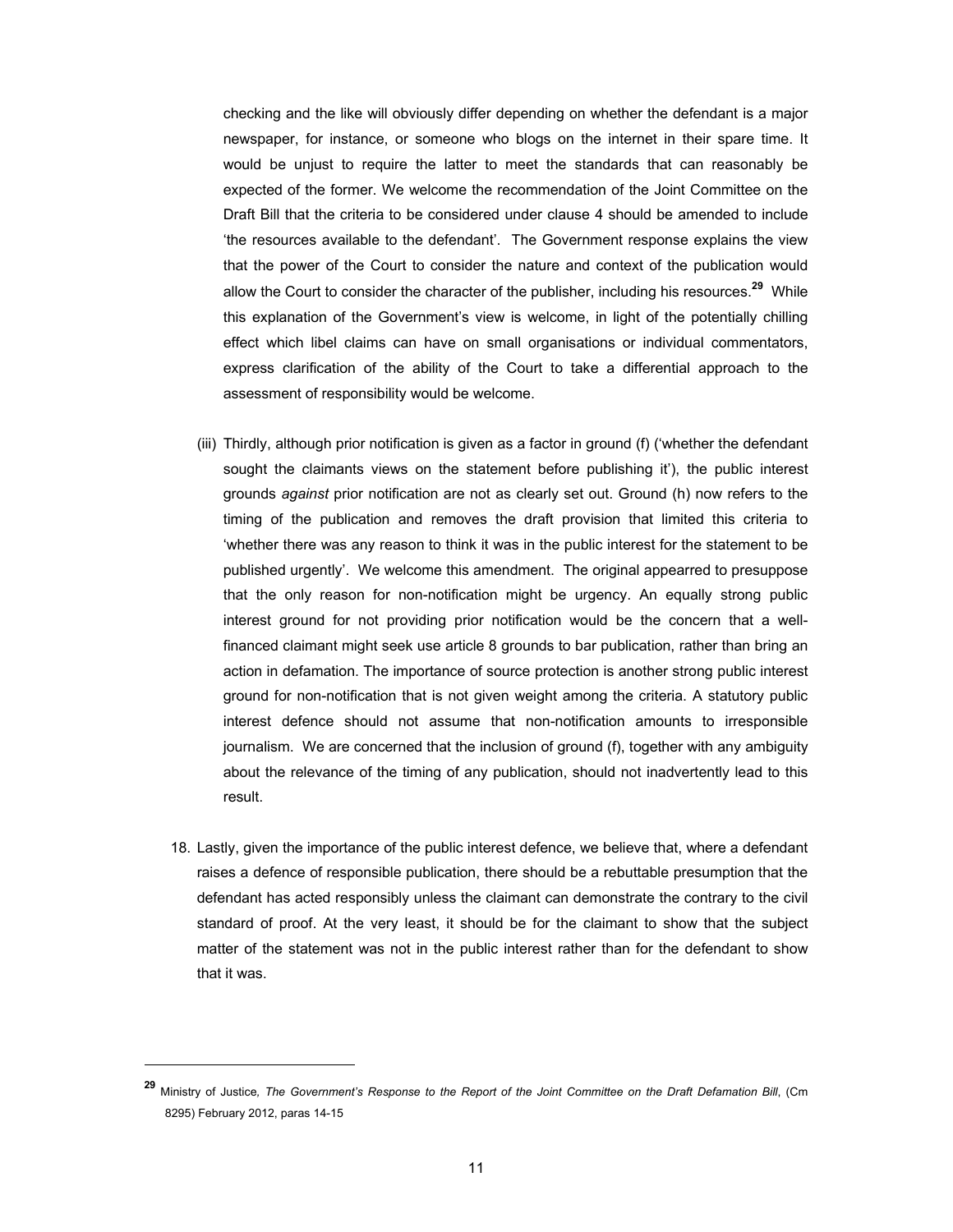19. We welcome the decision not to provide a statutory definition of public interest. We favour as broad a definition of 'public interest' as possible and believe that any attempt to define it in statute would run the risk of inadvertently reducing its breadth. Although we acknowledge there is a risk in leaving the definition to the courts, in the long run we think this is likely to deliver greater breadth and flexibility than a flawed statutory definition that would be much more difficult for the courts to put right. If, over time, it emerged that the courts were defining public interest in too narrow a fashion, it would be open to Parliament to legislate to correct this.

## **Clauses 5 and 10: Online intermediaries and secondary publishers**

- 20. We welcome that clauses 5 and 10 provides some measures to protect online intermediaries and other secondary publishers, by creating a presumption that an action should be against the author of an online defamatory statement, not an intermediary such as an Internet Service Provider (ISP). However, we have some concern that the details of the measures to be included in clause 5 are to be provided in secondary legislation not subject to the full scrutiny of Parliament.
- 21. In our view, the internet is fast-becoming the dominant medium, both in the UK and globally, for the free expression of ideas and information. In these circumstances, it is vital that the law should give much greater protection to the various intermediaries such as ISPs, search engines and discussion boards who facilitate this expression.
- 22. In particular, the present model of 'notice and take-down', which enables claimants to secure the removal of any offending material simply by giving notice to an intermediary rather than to the primary publisher, is hopelessly unbalanced and a serious threat to freedom of expression. Intermediaries, who lack the necessary resources to review the offending material, will sensibly comply rather than risk being held liable. Meanwhile, the primary publisher's freedom of expression is curtailed without any judicial determination of the merits of his or her case.
- 23. Against this background, we are concerned that the provisions in clause 5 appears to place an onus on intermediaries to take steps to identify and provide information in connection with a user on the basis of a subjective allegation of defamation not subject to objective scrutiny (clause 5(5)(a), 5(4)(b)). The potential for these intermediary steps to chill the expression of opinion and commentary without any external oversight is a cause for concern.
- 24. In this context, we agree with and support the proposals for a 'court-based liability gateway' put forward by the Libel Reform Campaign in its evidence to the Joint Committee on the Draft Bill.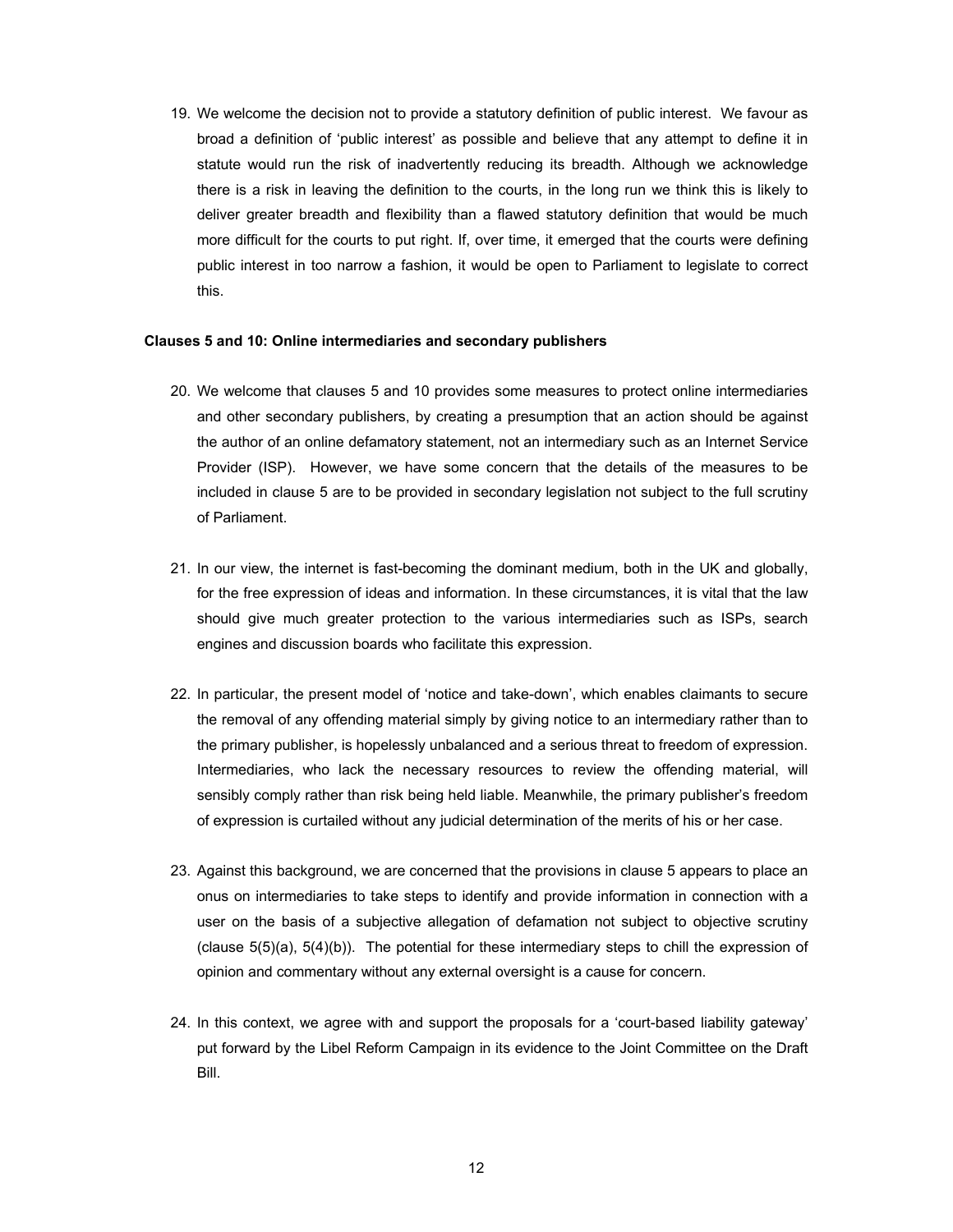#### **Clauses 6 and 7: Privilege**

- 25. We welcome the provision in clauses 7 and 8 for the defences of absolute and qualified privilege. Among other things, we hope they will reduce the threat of needless litigation brought in respect of information that is already in the public domain, or at least should be.
- 26. The defence of absolute privilege is particularly important in light of the October 2009 injunction obtained on behalf of Trafigura against the Guardian which, astonishingly, purported to restrict the Guardian from reporting, among other things, a question in Parliament asked by Paul Farrelly MP. As Trafigura's solicitors subsequently told a parliamentary committee:**<sup>30</sup>**

[O]n the wording of the Order as it then stood, it was clear to us that, absent a variation of its terms, it would amount to a breach and therefore a contempt for the *Guardian* to publish, as it proposed, information about Mr Farrelly's parliamentary question, referring to the existence of the injunction.

The Lord Chief Justice subsequently said:**<sup>31</sup>**

I am speaking entirely personally but I should need some very powerful persuasion indeed - and that, I suppose, is close to saying I simply cannot envisage - that it would be constitutionally possible, or proper, for a court to make an order which might prevent or hinder or limit discussion of any topic in Parliament. Or that any judge would intentionally formulate an injunction which would purport to have that effect.

We agree with the view expressed by the House of Commons Committee on Culture Media and Sport that the 'free and fair reporting of proceedings in Parliament is a cornerstone of a democracy'.**32** We also note the recommendations of the committee chaired by Lord Neuberger on the use of super-injunctions, in particular those in Part Six of its report which indicated that Parliament may wish to use the Defamation Bill to clarify the scope of the privilege:**<sup>33</sup>**

It … appears to be an open question whether, and to what extent, the common law protects media reporting of Parliamentary proceedings where such reporting appears

l

**<sup>30</sup>** House of Commons Committee on Culture, Media and Sport, *Press Standards, Privacy and Libel* (HC 532: February 2010), para 99.

**<sup>31</sup>** Statement of the Lord Chief Justice, 20 October 2009.

**<sup>32</sup>** Note 30 above, para 101.

**<sup>33</sup>** *Report of the Committee on Superinjunctions: Superinjunctions, Anonymised Injunctions and Open Justice* (May 2011), para 6.33.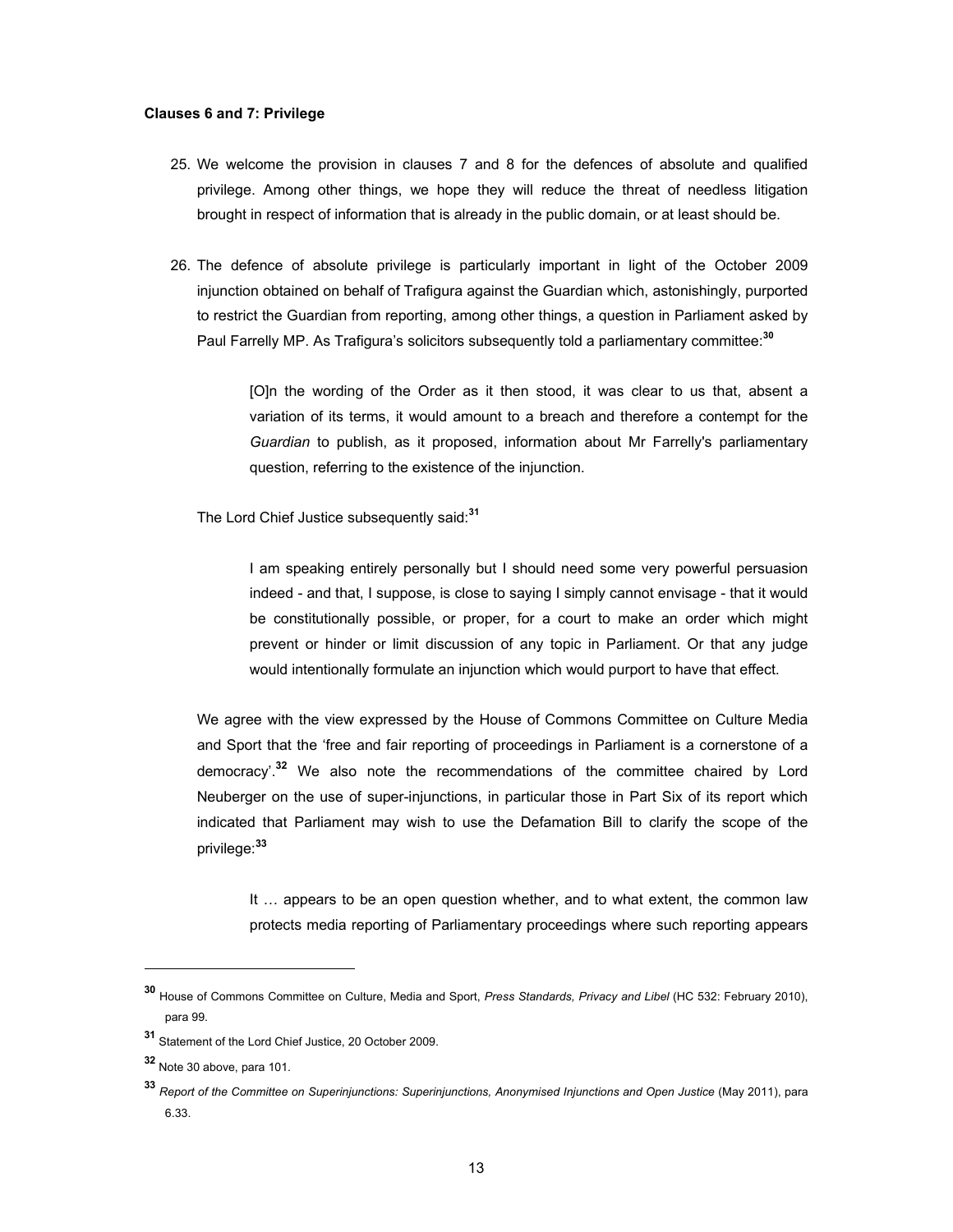to breach the terms of a court order and is not covered by the protection provided by the 1840 Act. *What is clear is that unfettered reporting of Parliamentary proceedings (in apparent breach of court orders) has not been established as a clear right*.

- 27. In light of this, we recommended that the Bill should make clear on its face the absolute right of any person to publish an accurate report of parliamentary proceedings without fear of either prosecution or suit. However, the Bill should also adopt the provision contained in clause 7(2) of Lord Lester's Private Members Bill, which would require the court to stay any proceedings where the defendant is able to show that they would 'prevent or postpone' the reporting of parliamentary proceedings. The Government has indicated that any further action will be considered in the context of its consultation on parliamentary privilege and the consideration of draft clauses for a Parliamentary Privilege Bill. This consultation will close in September 2012 and the draft clauses contain suggested changes to the law to rebalance the burden of proof in favour of journalists seeking to rely on privilege.**<sup>34</sup>**
- 28. The matter needs to be addressed as a matter of urgency. We recognise that the issue goes more broadly than just injunctions in defamation cases and therefore there is value in addressing it the Parliamentary Privilege Bill. However, we consider that it would be irresponsible for Parliament not to address the specific issue of privilege and defamation in the context of debates on this Bill.

# **Clause 8: Single publication rule**

- 29. We strongly support the introduction of a single publication rule, but not the 'materially different' test in clause 8(4).
- 30. In our response to the Ministry of Justice consultation on the multiple publication rule,**35** we argued for the rule in the Duke of Brunswick's case**36** to be abolished on the basis that it undermined legal certainty and was impractical given the nature of modern media. We strongly support the introduction of a single publication rule, providing that the first occasion on which material becomes publicly available shall be treated as the date of publication for all purposes.
- 31. However, we oppose the 'materially different' exception contained in clause 8(4). In our view, such a provision could dramatically undermine the benefit of the single publication rule. In

**<sup>34</sup>** Cabinet Office, *Parliamentary Privilege* (Cm 8318), April 2012

**<sup>35</sup>** JUSTICE response to *Defamation and the Internet: The multiple publication rule:* consultation paper CP 20/09 (December 2009).

**<sup>36</sup>** See n16 above.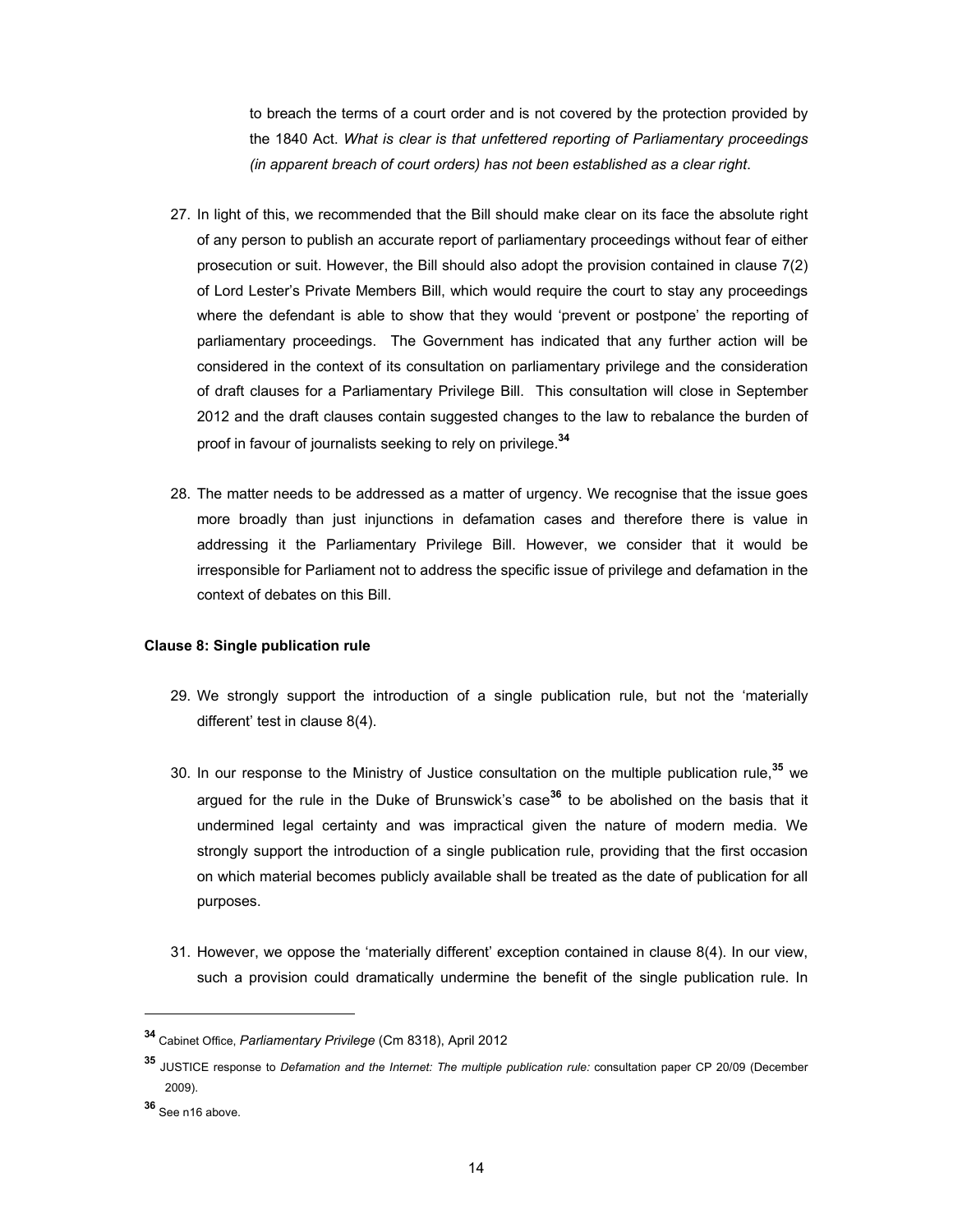particular, an enormous amount of material that has been in the public domain for many years is currently being transferred into electronic format and made available on the internet (e.g. newspaper archives, scholarly journals, etc). The effect of clause 8(4), could be that this would count as fresh publication, which would oblige those making archival material available to scrutinise all republished material for potentially defamatory content. It is obvious that such an exercise would be enormously time-consuming and, in many cases, prohibitively expensive. Given the compelling public interest in making archival material as widely available as possible, we recommend that clause 8(4) should be removed from the Bill. The court would still be free to exercise its discretion under s32A of the Limitation Act 1980 in exceptional cases.

### **Clause 9: Jurisdiction – 'libel tourism'**

32. We believe phenomenon of libel tourism is a significant problem, notwithstanding that a relatively small number of cases reach court. We note, for example, the difficulties highlighted in the recent report by Lord Neuberger's committee in estimating the number of superinjunctions that have been made:**<sup>37</sup>**

> The current absence of any data renders it impossible to verify whether and to what extent super-injunctions and anonymised injunctions are being granted by the courts. Equally, it renders it impossible to verify whether claims of the existence of as many as 200 – 300 such orders refer to super-injunctions, anonymised injunctions, a combination of the two, is based on double counting orders made first at a withoutnotice hearing and then continued at a with-notice notice hearing, or is simply an exaggeration.

If the head of the civil justice system in England and Wales is unable to state with any confidence exactly how many superinjunctions or anonymised injunctions have been issued by the courts in any given year, then we hardly find it surprising that the extent of libel tourism in the sense of actions being *threatened* should be significantly underestimated.

33. In our view, restricting the ability of foreign claimants to bring an action for defamation in England and Wales would be an entirely proportionate restriction on the right of access to a court, given the need to safeguard freedom of expression both here and abroad. We recognise that clause 9 is limited to non-EU defendants, and that this is due to the requirements of the Brussels I Regulation. The limitations of this measure mean that it becomes all the more important to rebalance other aspects of the law on defamation to ensure that the courts are not used stifle freedom of expression, wherever the parties are domiciled.

l

**<sup>37</sup>** See n33 above, paras 4.4-4.5.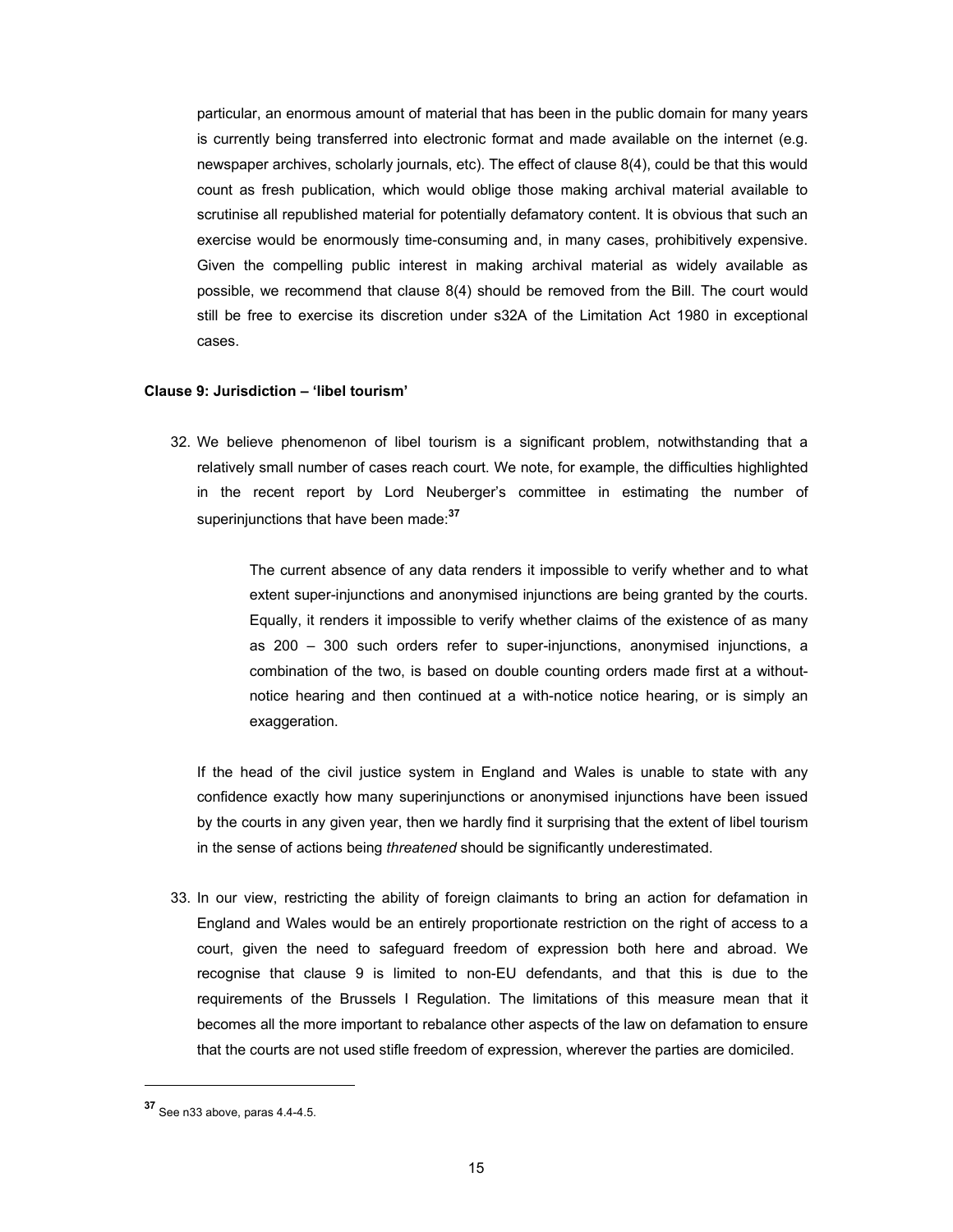#### **Clause 10: Jury trial**

- 34. We favour reversing the long-standing statutory presumption that actions in defamation will be heard by a jury. Although we believe that juries are an important constitutional safeguard against unfairness and injustice, we agree that the generally high cost of defamation proceedings means that ending the *presumption* in favour of jury trial is a reasonable step.**<sup>38</sup>**
- 35. However, the constitutional importance of the right to trial by jury means that a *defendant* should not be deprived of his right to *elect* trial by jury if he believes it necessary. This will be particularly important in circumstances where the defendant (i) has the burden of proving his case and (ii) believes that the meaning of his statement is better assessed by a jury of his peers than by a trial judge. It seems to us that the primary argument against retaining trial by jury is the concern that it will add significantly to costs, but that this is typically a concern for defendants rather than claimants.**39** The Court will retain a discretion to appoint a jury. The Joint Committee on the draft Defamation Bill favoured including a guidelines on the circumstances when it would be appropriate to exercise that discretion. Government rejected this approach, arguing that such guidance would be unnecessary.**40** We think ending the presumption against jury trial but retaining a defendant's right of election would strike the appropriate balance between these competing interests.

### **Other issues: Defamation and corporations**

 $\overline{a}$ 

36. We agree with the Libel Reform Campaign that non-natural persons do not have psychological integrity and are therefore incapable of suffering harm to their reputations in the manner of natural persons. Whatever public benefits may be derived from granting legal personality to non-natural persons, they must never be allowed to take precedence over the public good of free expression as enjoyed by natural persons. We therefore agree with the Campaign's recommendation that corporate bodies suing in libel should have to show (i) actual or likely financial harm and (ii) malice.**41** As has been noted, corporate bodies have alternative means to protect their reputation, including the tort of malicious falsehood, copyright and trademark protections, not to mention the wealth of regulation of advertising and marketing generally that

**<sup>38</sup>** See e.g. the recent Court of Appeal judgment in *Fiddes v Channel Four Television* [2010] EWCA Civ 730, the Court upheld the trial judge's ruling that it was appropriate to hear the case without a jury in light of the 'vast costs' that had already been incurred.

**<sup>39</sup>** It is also relevant that defendants, unlike claimants, have no choice in the matter of whether they will be sued for defamation. In this sense, an asymmetry in the entitlement to trial by jury as between claimants and defendants is justified.

**<sup>40</sup>** Ministry of Justice*, The Government's Response to the Report of the Joint Committee on the Draft Defamation Bill*, (Cm 8295) February 2012, para 62

**<sup>41</sup>** Defamation Bill 2012, *Briefing for Second Reading,* Libel Reform Campaign, May 2012.